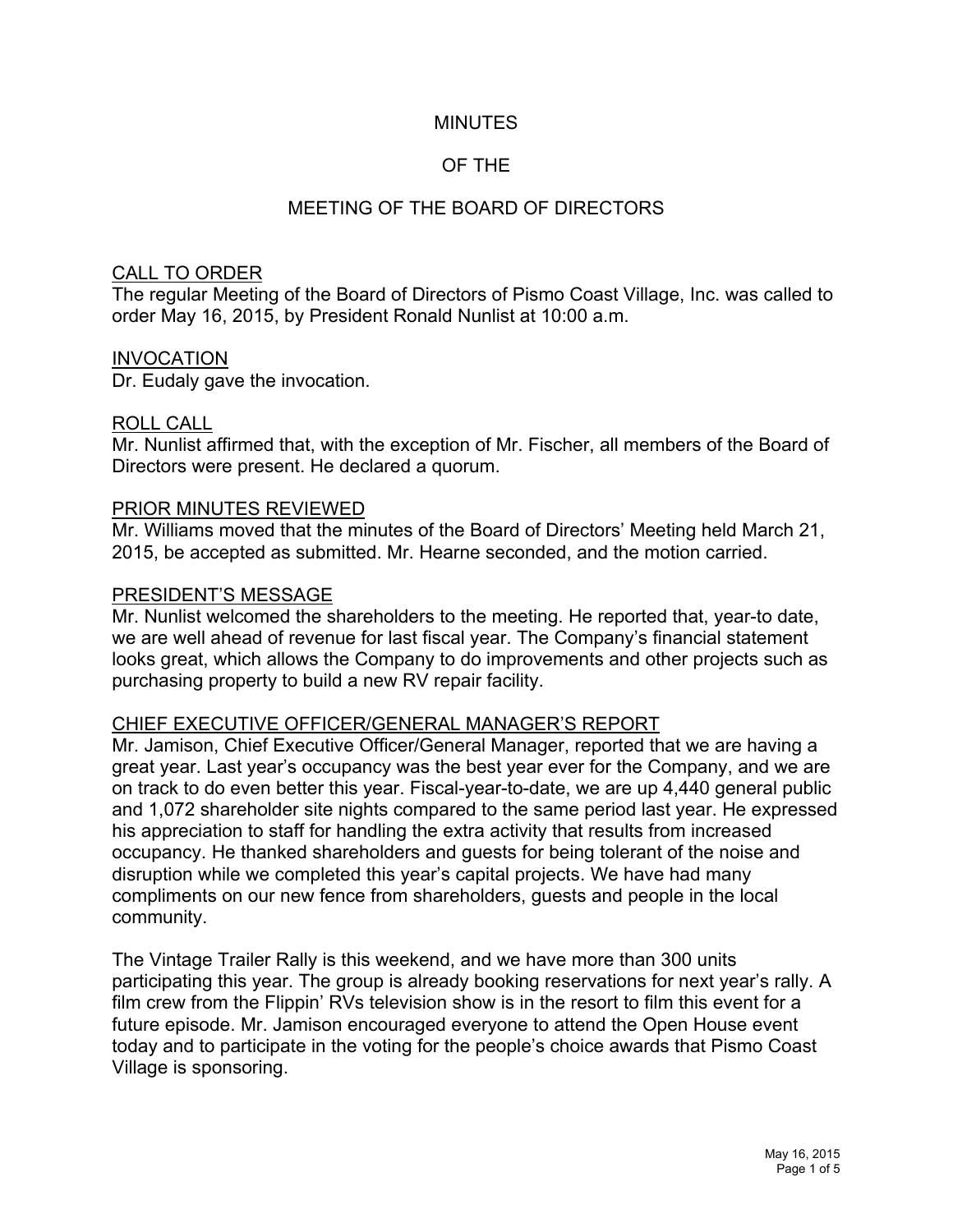Last week, the City of Pismo Beach held a meeting for a discussion about bike lanes along Dolliver Street/Highway One being obstructed by parked vehicles. He reviewed some of the details from that meeting.

We, along with other local hotel, resort and campground operators, have had several meetings with Pismo Beach's City Manager and Public Works Director for discussion of water conservation and compliance with State and City mandates for reduction of water usage. As part of our effort to reduce water usage in the Resort, we have ordered more waterless urinals, reduced irrigation of lawns, put up signage to encourage conservation, and turned down flush valves on restroom toilets. Also being considered is replacing existing shower valves with push button or token operated valves.

Last week the CEO of KOA Campgrounds, Jim Rogers, was at Cal Poly University to speak as a "CEO in Residence" to students and faculty. Mr. Rogers spent a lot of time with students that are Recreation Parks and Tourism administration majors. He was also involved with a reception where he spoke about being on the "Undercover Boss" television show disguised as a new employee at a KOA campground. Mr. Rogers made two visits to Pismo Coast Village last week to see our operation.

Mr. Jamison reported that the paperwork for the Verizon cell tower planned for Storage Lot D is almost completed, and it is possible that construction will begin this summer. There is no new information on the cell towers proposed for A-Lot or in the Resort by the Registration Office.

### JOINT MEETING OF THE EXECUTIVE AND PERSONNEL & COMPENSATION/ BENEFITS COMMITTEES

Mr. Hughes, Personnel & Compensation/Benefits Committee Chair, reported that the two Committees met yesterday. In addition to the members of the committees, Mr. Jamison, Accounting Manager Kitty Karstetter, and 401(K) Plan Advisor Edward Hinds III attended the meeting. Mr. Hinds provided the committees with insight and recommendations on our 401(K) Plan's performance, in addition to the potential changes he recommended for consideration. The Committee also conducted the annual review of two direct report employees to the CEO/General Manager, and reviewed correspondence from two shareholders.

### FINANCE COMMITTEE REPORT

Mr. Hardesty, Chair, said his committee met this morning and reviewed the financial statement for the seven-month period ended April 30, 2015. He was pleased to report that, overall, the financials are positive, and the status of the Company is financially sound. The Finance Committee discussed the pay down of the outstanding debt, and a decision was made to delay the action in lieu of some additional expenses. The Committee reviewed the first draft of the operating budget for fiscal year 2015/2016 and Mr. Jamison also presented the proposed capital expenditures budget for 2015/2016.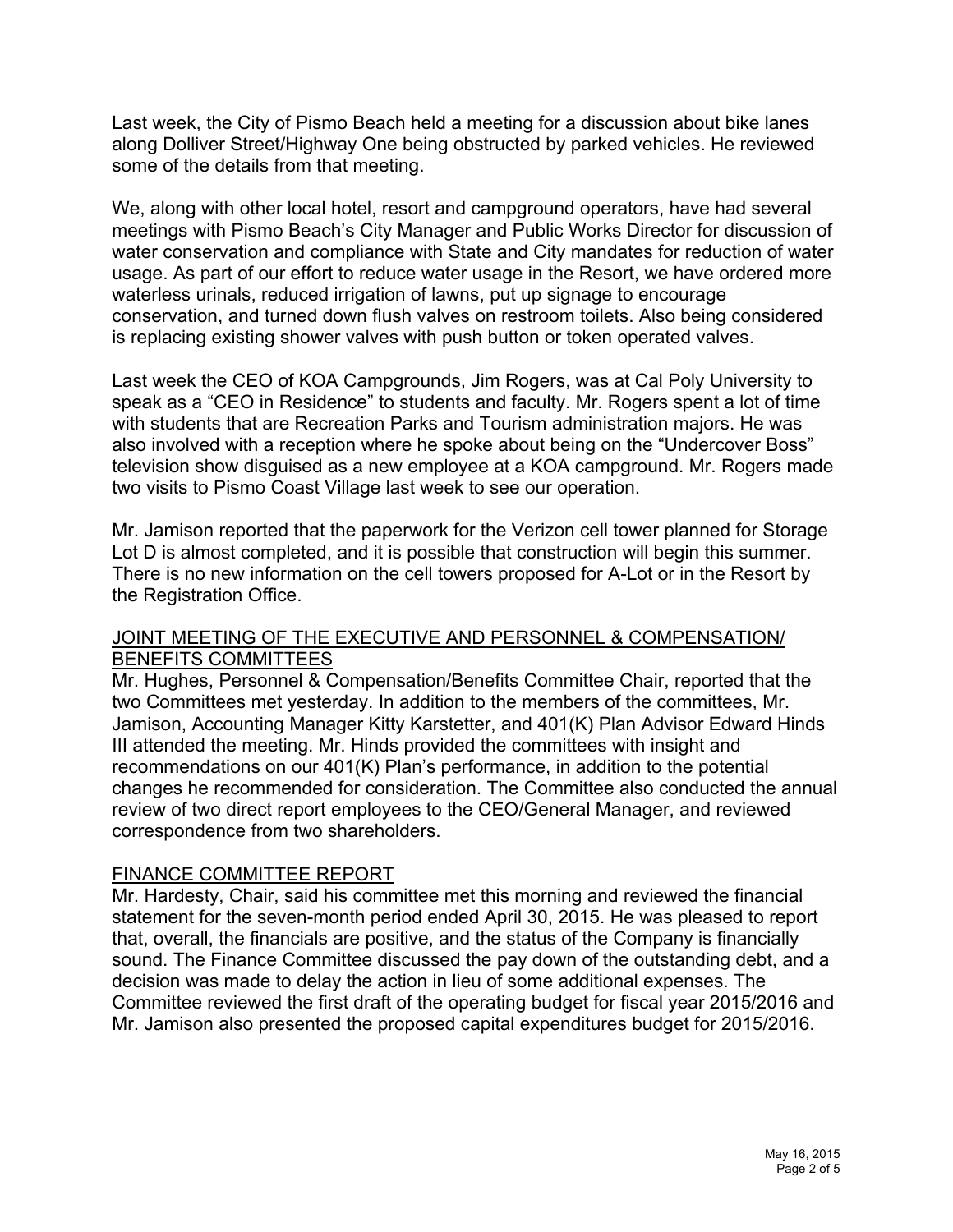# OPERATIONS COMMITTEE REPORT

Mr. Plumley, Chair, said that the Operations Committee met this morning. The Committee reviewed and discussed the draft of the 2016 Shareholders Information Manual/Calendar and the proposed revisions to the verbiage in the document.

# AUDIT COMMITTEE REPORT

Mr. Enns, Chair, said the Committee met yesterday with Accounting Manager Kitty Karstetter. The Committee reviewed inventory procedures and inventory training documents with Ms. Karstetter. The Committee also reviewed the financial statement, and planned the agenda for their July committee meeting.

### NOMINATING COMMITTEE REPORT

Mr. Hearne, Chair, said the Committee met yesterday. At the meeting, the Committee interviewed one prospective candidate for Board membership, and scheduled an interview with a new prospective candidate for their July meeting. The Committee received a renewal application from an applicant, and an interview will be set with that person later in the year. The Committee also reviewed their list of active candidates.

### ENVIRONMENTAL, HEALTH & SAFETY ADVISORY COMMITTEE REPORT

Mr. Buchaklian, Chair, reported that the Committee met yesterday. At that meeting, Charles Amian, Operations Manager, gave the Committee an update on accidents and injuries to guests and employees. The Committee was informed that five bicycles were recently stolen, with one being recovered. The Committee recommended that Security should have one of the guards patrolling the resort while one mans the gatehouse. The Committee received some information on solar energy, which will be reviewed at a future meeting. Mr. Amian escorted the Committee on a tour of the storage lots, and the Committee was pleased to see that the lots were clean and well maintained. The Committee recommended that pictures be taken and mailed to the owners of the units that are in poor condition or dirty so that they know the status of their property.

### SHAREHOLDERS' COMMENTS

A shareholder reported that he has witnessed many people climbing over the new fence and noticed that there was a loose top rail that needs to be secured. He asked if the Prime Time Conversion Dates could be printed in the Shareholder Information Manual/Calendars as it had been in the past.

A shareholder complimented the Board on the new perimeter fence. He also commented about the water that accumulates around the Corporate Office after a rain, and suggested that something be done to improve the drainage in that area. He also commented that the 5/31/2015 date was left off of the calendar page in the 2015 Shareholders' Information Manual.

A shareholder asked if there was an update on the pedestrian bridge proposed for Pismo Creek. Mr. Jamison reported that there was no new information on the bridge, primarily because the State Department of Parks and Recreation is focusing on the air quality control issue on the dunes.